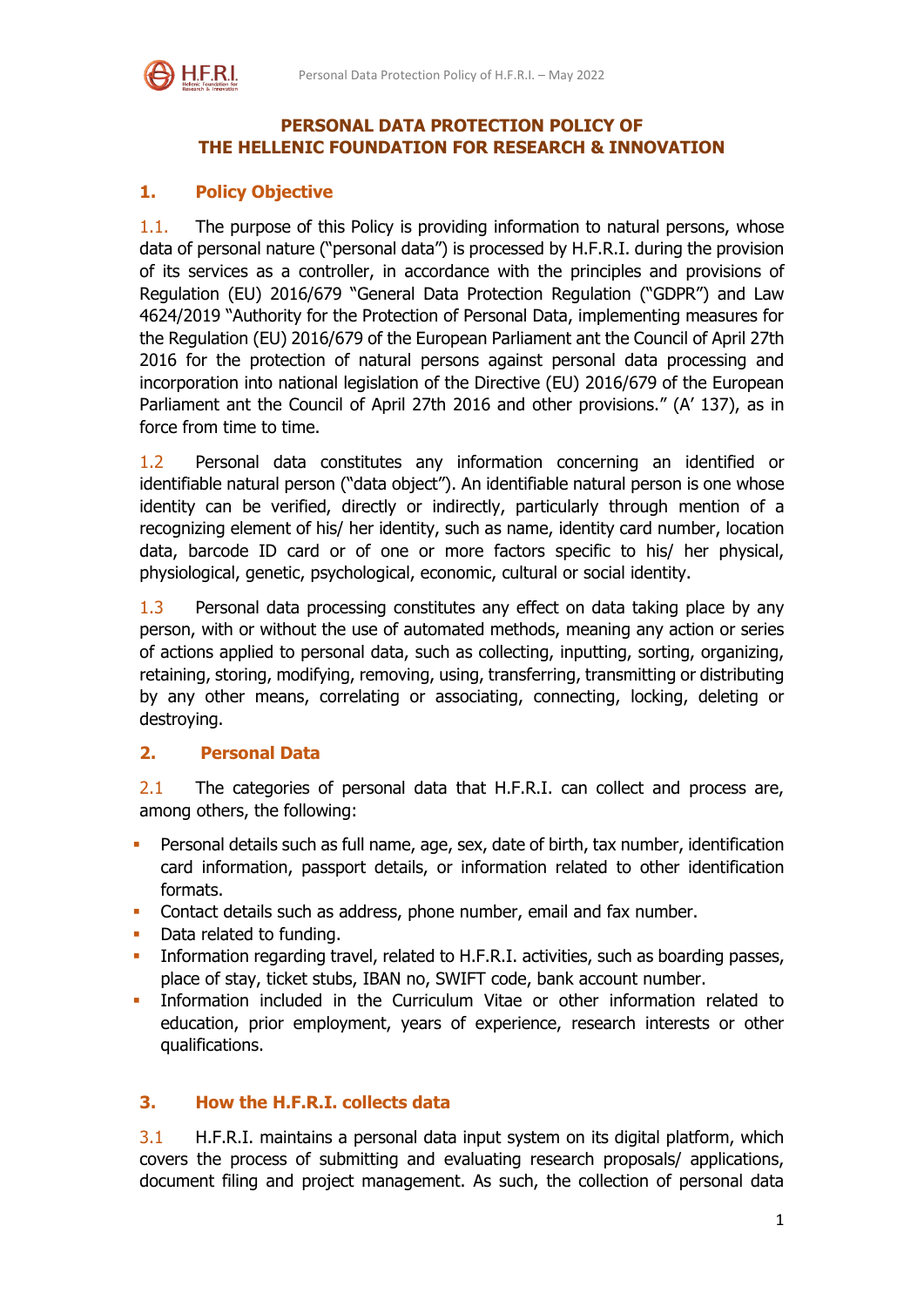

takes place, predominantly, through the H.F.R.I. digital platform, apart from cases where submission takes place by hand, by post, or email.

3.2 Personal data is collected and processed at any time during the following procedures:

- Research proposal/ application submission in the framework of an H.F.R.I. action.
- Research proposal/ application evaluation.
- Examination of an appeal filed against an administrative act/ decision of an H.F.R.I. body.
- Monitoring the implementation and funding of research projects or scholarship awards.
- Publicizing participation to H.F.R.I. actions.
- Communication to provide targeted information for e.g. research collaborations, participation in informative events on research technology, and technological development etc.
- **Publicizing the work of H.F.R.I. and disseminating the results of its actions.**
- Statistical analysis of data and preparing reports to competent state organizations or strategy implementation.

3.3 Furthermore, personal data is indirectly supplied to H.F.R.I. through third persons, in line to pertinent legislation regarding the objectives listed below, such as e.g. the event where a person is participating in a research project and his/ her personal details are submitted through the Host Institution and the Principal Investigator.

# **4. Legal basis and purpose of processing**

4.1. H.F.R.I. is only allowed to process personal data when at least one of following GDPR listed legal bases, applies. In effect, when:

- **Processing is necessary for the execution or preparation of a contract to which the** data subject is part.
- **Processing is necessary for H.F.R.I. to comply with legislation or regulations.**
- **Processing is necessary as to public interest.**
- Processing is necessary in safeguarding the vital interests of the data subject.
- **Processing is necessary to pursuit H.F.R.I. legal interests, in understanding that** these are not above the rights and freedoms of the data subject.
- Data subject consent has been granted.

4.2. The following table lists the main procedures of personal data processing implemented by H.F.R.I. and, as per case, the legal basis they are founded on.

| <b>A/N</b> Processing Activity                                 | <b>Legal basis</b> |
|----------------------------------------------------------------|--------------------|
| Digitally informing the research community regarding   Consent |                    |
| research and innovation issues                                 |                    |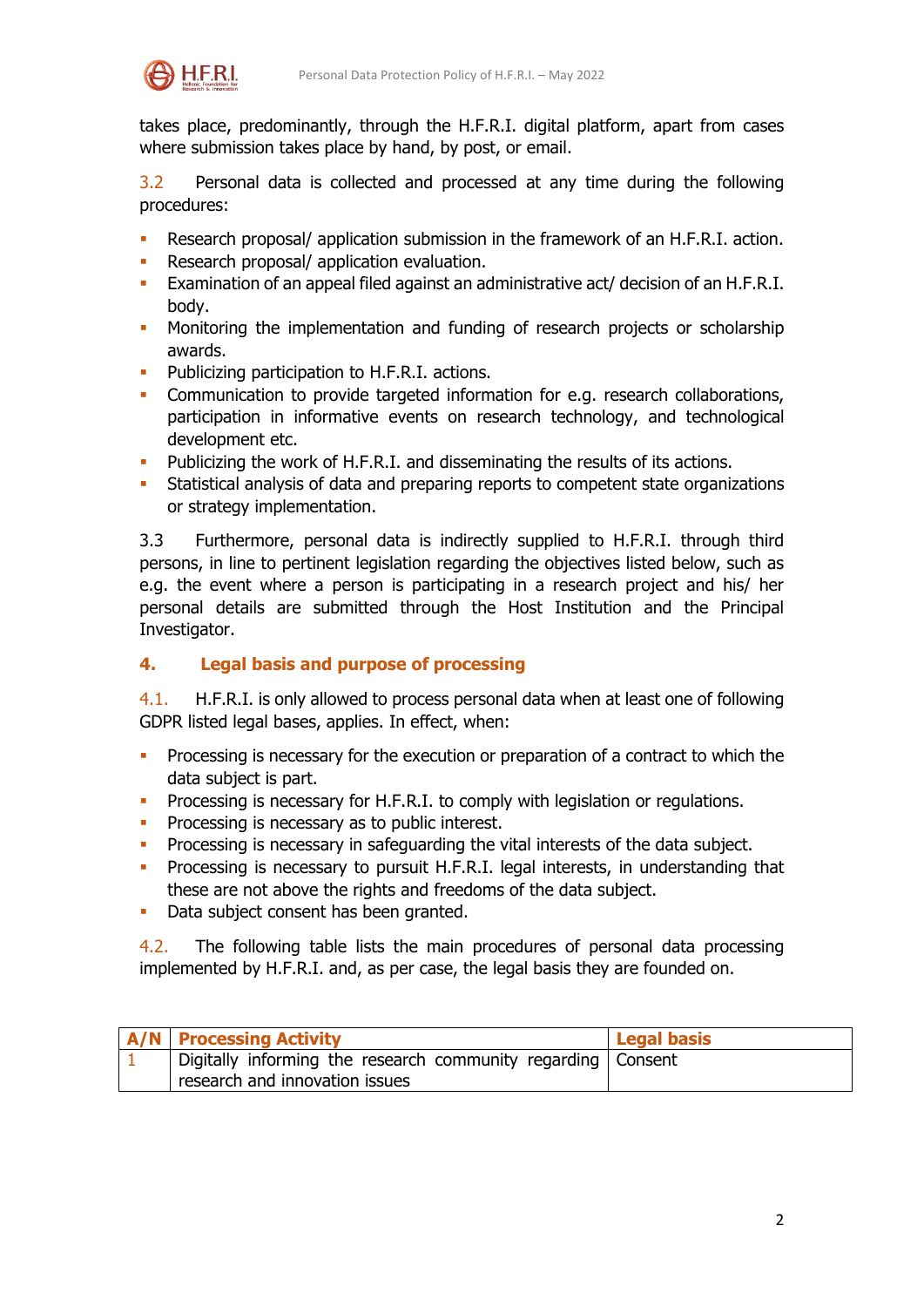

| $\overline{2}$ | Communication with H.F.R.I. action beneficiaries for<br>publicizing H.F.R.I. and disseminating the results of its<br>actions. | Consent                                                                                              |
|----------------|-------------------------------------------------------------------------------------------------------------------------------|------------------------------------------------------------------------------------------------------|
| 3              | Evaluation of proposal/ application submitted in the<br>framework of H.F.R.I. actions.                                        | Consent<br>The submission of a proposal<br>/ application by the subject is<br>considered as consent. |
| $\overline{4}$ | Monitoring and managing research projects funded by<br>H.F.R.I. and cost eligibility screening                                | Compliance<br>with<br>the<br>legislation in force and Public<br><b>Interest</b>                      |
| 5              | Reimbursement of third parties to procure services/<br>consumables / equipment etc.                                           | <b>Contract Execution</b>                                                                            |
| 6              | Statistical analysis regarding research and the research<br>web in Greece                                                     | <b>Public Interest</b>                                                                               |
| $\overline{7}$ | Posting subject details to 'Diavgeia', 'KHMDHS' (Central<br>Digital Registry for Public Procurement) etc.                     | Compliance<br>the<br>with<br>legislation in force                                                    |
| 8              | Transmitting data to other public authorities, such as<br>e.g. Inspection Unit C of Asset Declarations                        | with<br>H.F.R.I. compliance<br>applicable law                                                        |
| 9              | Serving the scientific community during visitations to or<br>communications with H.F.R.I.                                     | Legitimate Interest                                                                                  |
| 10             | Examination of appeals against administrative acts /<br>decisions of H.F.R.I. bodies.                                         | Legitimate Interest                                                                                  |

## **5. Confidentiality**

H.F.R.I. employees, officers, external associates, subcontractors and all Foundation competent bodies, process all personal data that may be processed with absolute confidentiality. It is noted that in cases where issues of participation to H.F.R.I. activities may arise, which fall under the authority of the H.F.R.I. Scientific Council, in order to be informed and reach decisions, personal data is transmitted to the Scientific Council members and, if deemed necessary, to the H.F.R.I. Advisory Committee, who assists the Scientific Council in its tasks or also to external experts or advisers who support the work of the Scientific Council and all, are committed in observing the principle of confidentiality.

## **6. Disclosure and Personal Data Recipients**

6.1. Unless it is permissible by law or enforced by court order or decision, personal data shall only be revealed to third parties (data recipients) mentioned in this policy. Basic information on funded projects or data relating to H.F.R.I. activities will be posted to the H.F.R.I. website for reasons of transparency. Information relating to funded projects that can be posted to the H.F.R.I. website, may include the reference number to the submitted proposal application, the research project title, the project summary, the project budget etc. Further information, for reasons of publicizing its work, may only be used from H.F.R.I. following the written consent of data objects.

6.2 Upon request, H.F.R.I. presents information regarding its activities to the competent inspection authorities and competent inspection bodies of Greece and the European Union or to authorized representatives or to external experts who provide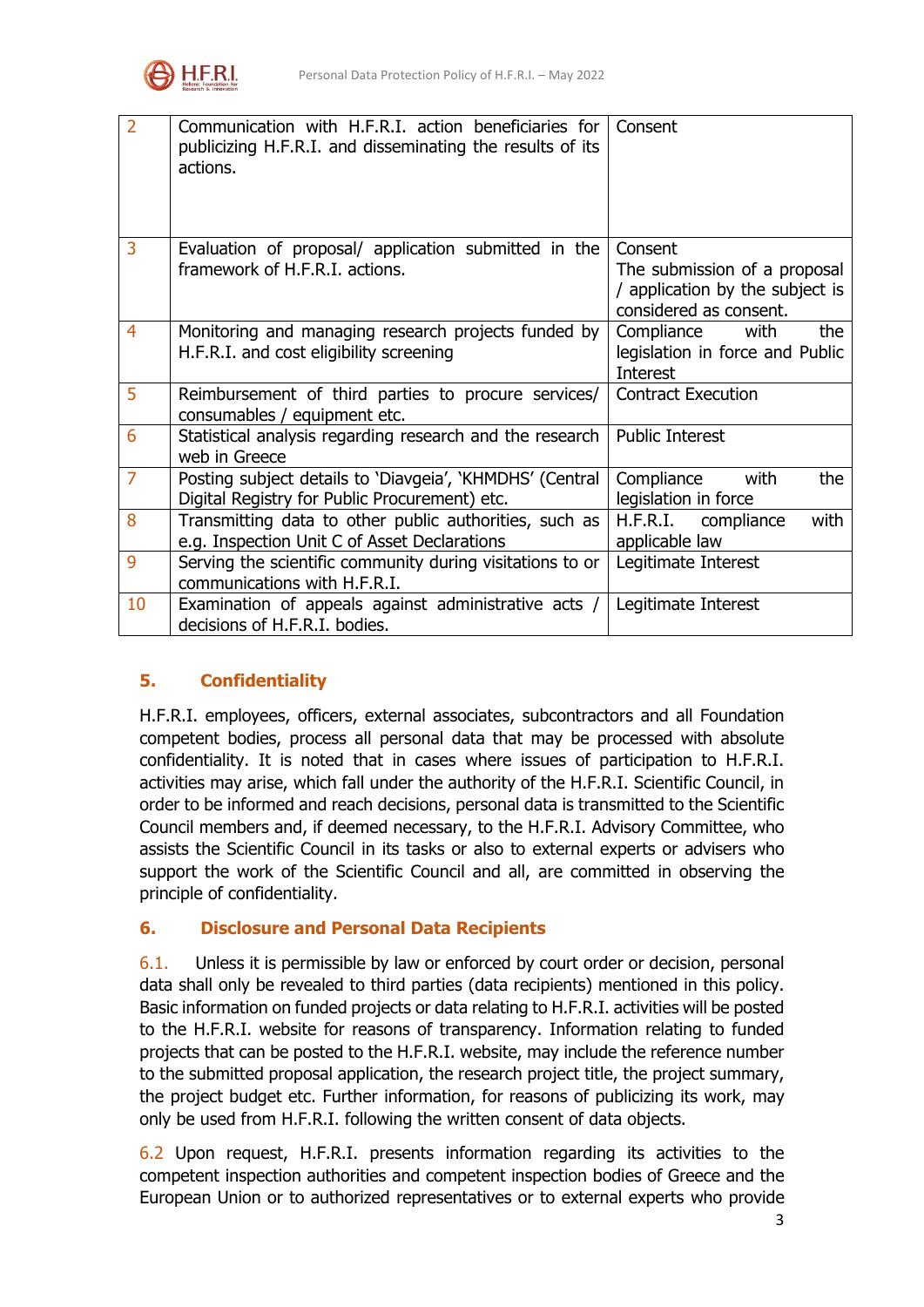

services to H.F.R.I., to the intent of evaluating project implementation or reviewing their financial scope.

6.3 Personal data may also be transferred to professional advisors and service providers, including auditors, legal counselors, external evaluation counselors, on the basis of H.F.R.I.'s vested interest, when such is demanded of laws/regulations in force or on the basis of consent when deemed necessary.

Subcontractors who perform personal data processing on behalf of H.F.R.I., come under a pertinent contact with H.F.R.I., by which they only process the personal data that H.F.R.I. instructs them to and in accordance to its detailed guidelines, while this processing is conducted by taking the appropriate technical and organizational measures for data safety.

6.4. H.F.R.I. archives are located at its headquarters (185 Syggrou Ave. & Sardeon St. 2, 171 21, N. Smyrni, Athens).

The information filed into the H.F.R.I. web Portal, is kept at the National Infrastructures for Research and Technology (GRNET) facilities, on a server assigned to H.F.R.I. The development, maintenance and customization of the web Portal has been undertaken by the Athens University of Economics and Business on behalf of H.F.R.I., which acts in executing processing by H.F.R.I. written directives and guidelines, taking all necessary technical and organizational measures for data safety.

## **7. Personal Data Transmissions**

Personal data may be transmitted for the scientific evaluation of proposals or projects to external experts located in European Union member states, or third countries outside the E.U., for which the E.U. has decided that there is sufficient security and/or other third countries according to GDPR provisions and the greek legislation in force.

#### **8. Security**

H.F.R.I. is committed to ensure the confidentiality, integrity and availability of personal data being processed. The priority is to prevent data breach occurrences, including data tampering and obstructing unauthorized access to H.F.R.I. systems. In any case, H.F.R.I. implements software safeguards as well as other technical and organizational measures for protecting personal data against loss, unauthorized access, alteration, destruction and any other security breach. Furthermore, H.F.R.I. adopts measures which among others include using pseudonyms (pseudonymization) and other approved methods of encryption.

#### **9. Storing Personal Data**

9.1. As of rule, H.F.R.I. processes and retains personal data for as long as it is necessary to fulfil its objectives, namely mentioned below:

- When the consent of the data subject is the legal basis and for as long as it remains in force.
- Up to five (5) years from the date that a proposal or an application was submitted, for reasons of evaluation of this proposal or application.
- For as long as it is required by the legislation in force (e.g. taxation, auditing, accounting), state funding regulations in force or/and other regulations related to the framework of funding from time to time.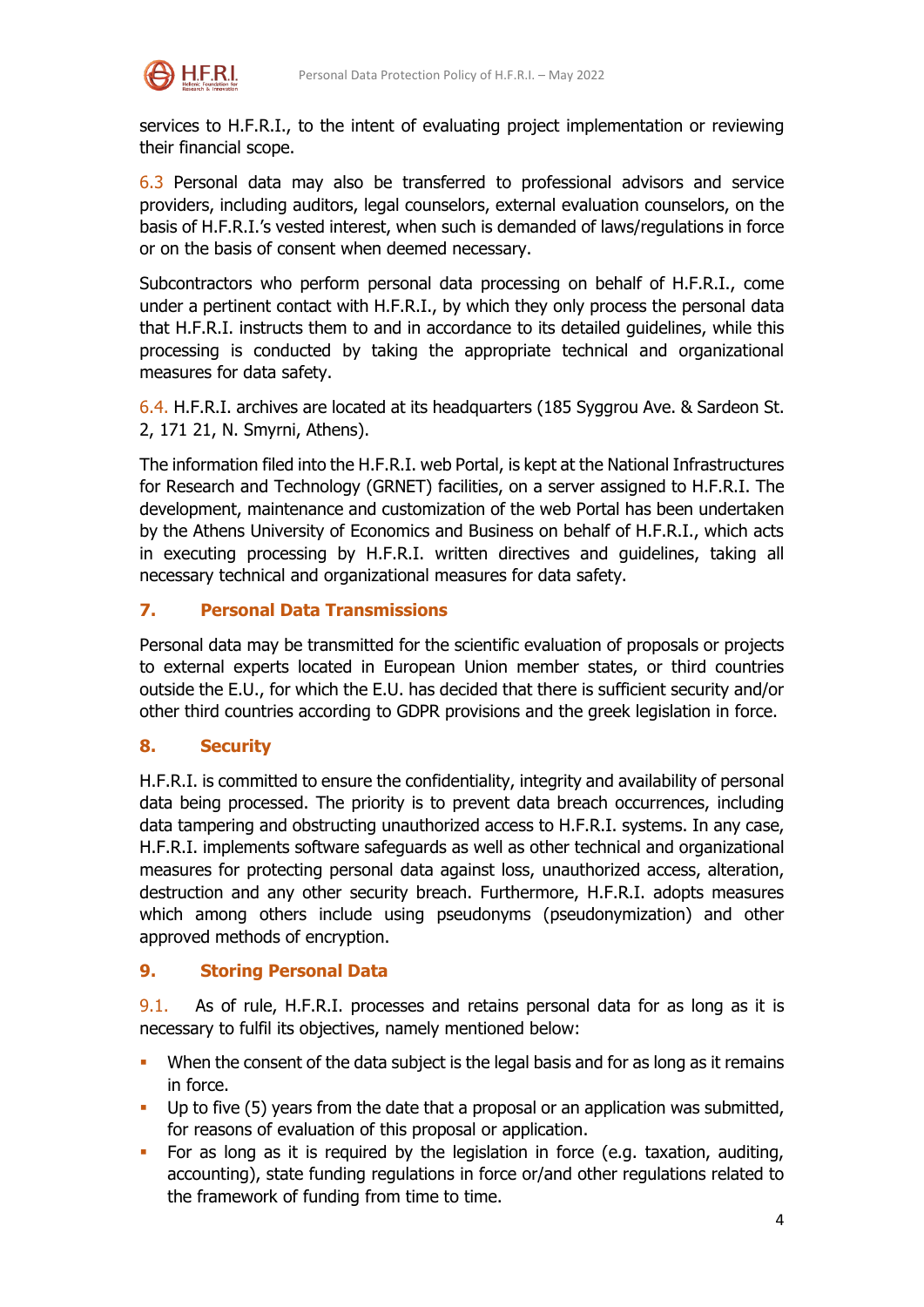

 For as long as personal data is mandatory and necessary to establish, enact or support legal claims, either in court proceedings, or in an administrative or out-ofcourt procedure.

9.2 It is being clarified that some personal data may be retained for statistical purposes, as much for submitted proposals/applications as for proposals/applications that have been approved and funded, for as long as it is deemed necessary. The processing will be liable to appropriate guarantees in line to GDPR and Article 89 in specific, as to the rights and freedoms of data subjects. For example, H.F.R.I. applies data pseudonymization techniques and organizational security measures which limits data access to persons holding clearance. When this processing has been rendered obsolete for its objectives, personal data is deleted. Furthermore, provided that said purposes can be fulfilled by H.F.R.I. from further processing which does not allow for the identification of data subjects (that is they are anonymous), said purposes will be fulfilled in this manner.

## **10. Rights of Data Subjects**

10.1 Data subjects may exercise the following rights:

- To request that they be notified of additional information regarding their personal data (Right to be updated).
- To request access to it, that is to receive confirmation regarding the processing of their data or/and receive a copy of that data (Right to access).
- To submit a written or verbal request for the correction of their data, when inaccurate, or to fill-out their data, when incomplete (Right to correct).
- To request the erasure of their personal data, when they no longer desire this data to be processed, and when there is no legal ground for H.F.R.I. to retain them (Right to be forgotten).
- To revoke the consent given to H.F.R.I. at any time, without this however affecting the legality of processing based on the consent of data subjects, prior to it being revoked (Right to be forgotten).
- To object to the processing of their personal data, on condition that public interest is not affected (Right to object).
- To request the limitation of their Data Processing so as to limit their process e.g. when they are no longer relevant, but wish that they be maintained for further use in possible legal claims (*Right to processing limitation*).
- To request that they receive their personal data in a structured and commonly used form and transfer them to another controller (Right to portability).
- To file a complaint to the Data Protection Authority [\(www.dpa.gr\)](http://www.dpa.gr/), after contacting the H.F.R.I. Data Protection Officer [\(dpo@elidek.gr\)](mailto:dpo@elidek.gr).

10.2 It is noted that data subjects can exercise their right to correct/ to be updated, amending their personal data through the H.F.R.I. web Portal. For any questions on this policy, or any other issues related to personal data processing by H.F.R.I., please contact the H.F.R.I. Officer responsible for Data Protection:

Chrysavgi Saoulidou Hellenic Foundation for Research and Innovation 185 Syggrou Ave. & Sardeon St. 2 Postal Code 171 21, N. Smyrni, Athens